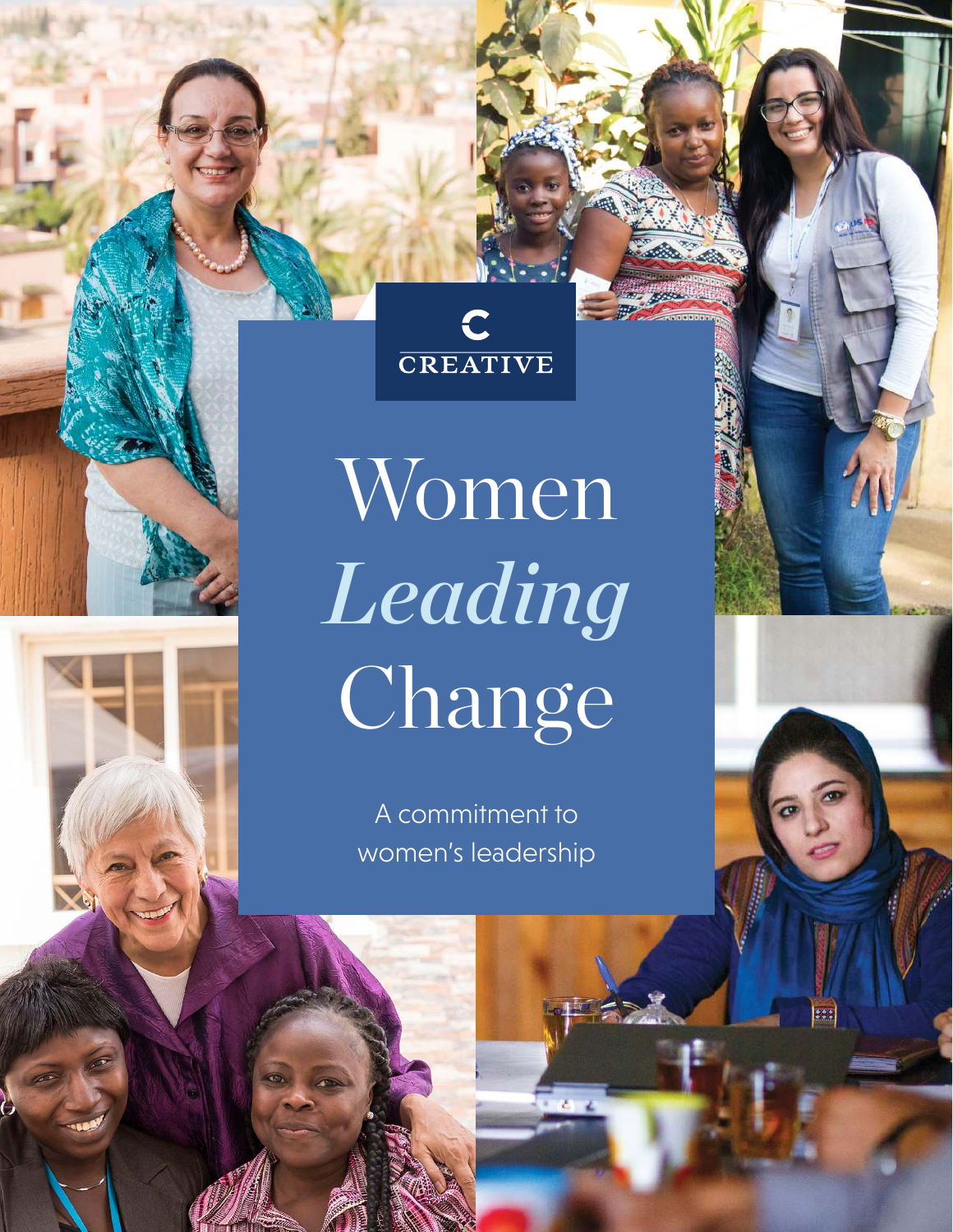## Women's leadership is the foundation upon which Creative Associates International stands today.

From the vision and drive of four women entrepreneurs in 1977 to our enduring commitment to empower women across the globe to build positive change, women's leadership is the pulse that runs through Creative and has remained a core value of the company since its beginning.







# A legacy and a promise



From left: Cheryl Jones, Mimi Tse, Diane Dodge and Charito Kruvant. Kruvant was a pioneer in bilingual education who went on to serve as President and CEO of Creative until 2014 and now serves as Chair of the Board.

#### *A powerful foundation*

In 1977 in a Washington, D.C. basement, four women with diverse cultural backgrounds who were passionate about educational excellence, equal opportunity and self-sufficiency founded the enterprise that would become Creative Associates International.

The four women entrepreneurs collaborated first on education programs in the U.S. and then globally, over time expanding into international education, governance, economic development and peacebuilding.

Their mission, which has stood the test of time, was clear: to empower communities and individuals in need to realize the positive change they seek. But the way forward was not as smooth. They were women entrepreneurs at a time when federal contracting was dominated by men, when the United States' Equal Rights Amendment was only five years old, and when

women were struggling globally to have their voices heard, to exercise their rights, and to make their mark.

Nonetheless, they persisted. Theirs was a mission and a vision to pursue despite the barriers. Their dedication and entrepreneurial spirit helped to build Creative's reputation for innovation, initiative and flexibility.

Today, Charito Kruvant serves as Chair of the Board of a company that has since grown from four women to nearly 1,000 experienced professionals, including many talented, intelligent and dedicated women leaders. Members of her family have followed her lead to support the company's mission in key positions.

Across more than 25 countries, Creative works to ensure that women and girls have equal access, control, participation and protection to men and boys, a promise from the past and an investment in the future.



*"Alone, I tried to do something for myself and others. Together, we can change the world into a better place for all."* 

– Charito Kruvant, Founder and Board Chair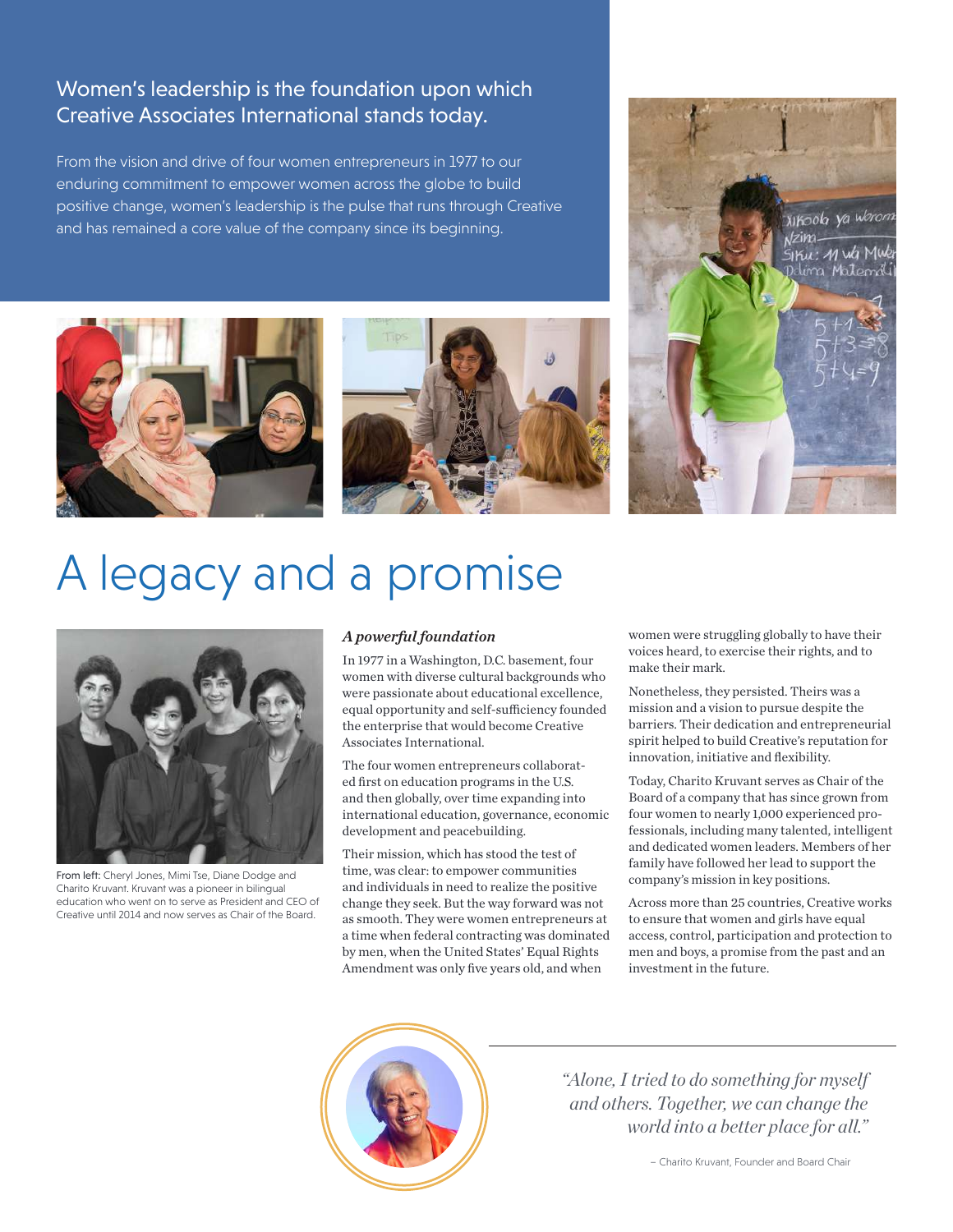





## Developing strong women to lead

Since our founding more than 40 years ago, Creative has been committed to empowering women, especially women who are called to lead and inspire others.

With a nod to the past and in recognition of the persistent need to develop women leaders both now and for the future, the Creative Women's Leadership Program is a unique professional development initiative for mid- and seniorlevel women at Creative seeking to refine and harness their leadership, managerial, and business potential. Designed to enhance Creative's competitive advantage, the 10-month program enables women leaders to pursue specific organizational goals and increase their leadership roles within the international development community.

The customizable curriculum focuses on developing the Executive Core Qualifications identified by the U.S. Office of Personnel Management, namely: Leading Change, Leading People, Results-Driven, Business Acumen, and Building Coalitions.

Rooted in Authentic Leadership, the program provides a unique balance of lectures from experts, collaborative activities and application, peer coaching and mentorship opportunities for junior staff. Participants develop "leadership frameworks" based on various assess-

ments, including the Gallup StrengthsFinder and a 360-degree Leadership Assessment, to increase awareness of their own strengths and apply course topics to their work at Creative.

This intensive leadership methodology is called The Creative Way of Women's Leadership and encompasses key lessons from founder Charito Kruvant's successes and challenges as one of development's most influential women and successful entrepreneurs. Building on Creative's commitment to women's empowerment, the program ensures a legacy of sustained and visionary women's leadership for both Creative and for the field of international development.



*"I'm inspired by the Creative Women's Leadership Program. It empowers not only through knowledge and skill-building, but by connecting an extraordinary cohort of women and empowering us with a collective voice."*

> – Eileen St. George, Vice President, Education Division